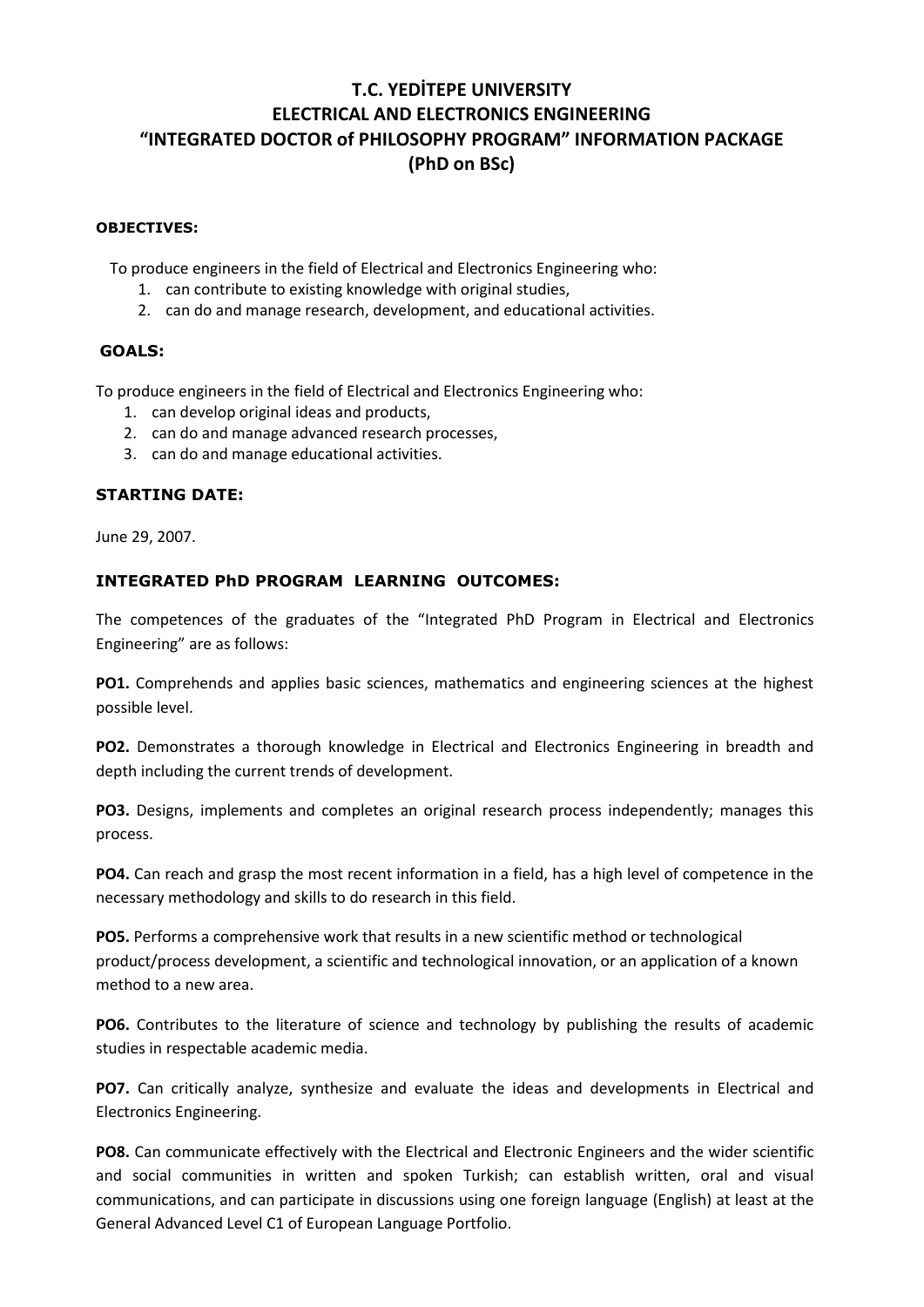**PO9.** Evaluates scientific, technological, social and cultural developments, and transfers the outcomes to the society with scientific objectivity and ethical responsibility.

# **Teaching and Learning Methods**

Teaching and learning methods and strategies are chosen to improve the student's skills such as self learning, lifelong learning, observation, presentation, critical thinking, team working and IT.

Also, to achieve a better learning with students having different learning styles, the program is supported by convenient methodologies given below\*:

| <b>Teaching and</b><br><b>Learning Methods</b>         | <b>Major Learning Activities</b>                                                                                                                | Tools                                                                                                             |
|--------------------------------------------------------|-------------------------------------------------------------------------------------------------------------------------------------------------|-------------------------------------------------------------------------------------------------------------------|
| Course (lecturing,<br>discussion, question-<br>answer) | Listening, thinking, understanding,<br>interpretation, writing, observation, critical<br>thinking, question development                         | Standard class ware, text book<br>and class-notes, multimedia,<br>data projector, computer,<br>overhead projector |
| Problem Solving                                        | Listening, thinking, understanding,<br>interpretation, question development                                                                     | Standard class ware, solutions<br>manual, multimedia, data<br>projector, computer, overhead<br>projector          |
| Simulation                                             | IT skills, observation, thinking, understanding,<br>verification                                                                                | Computer, special software                                                                                        |
| Seminar                                                | Listening, understanding, interpretation,<br>question development, critical thinking,<br>following advancements in EE, lifelong<br>learning     | Standard class ware,<br>multimedia, data projector,<br>computer, overhead projector,<br>special equipment         |
| Laboratory                                             | Observation, measurement, recording of<br>measurement results, interpretation, report<br>writing, IT skills, organizational skills,<br>teamwork | Special equipment                                                                                                 |
| Term Research Paper                                    | Research, investigation, thinking,<br>interpretation, report writing, following<br>advancements in EE, lifelong learning                        | Computer, internet database,<br>library database                                                                  |

(\*) Depending on the course specifications, one or more teaching and learning methods might be implemented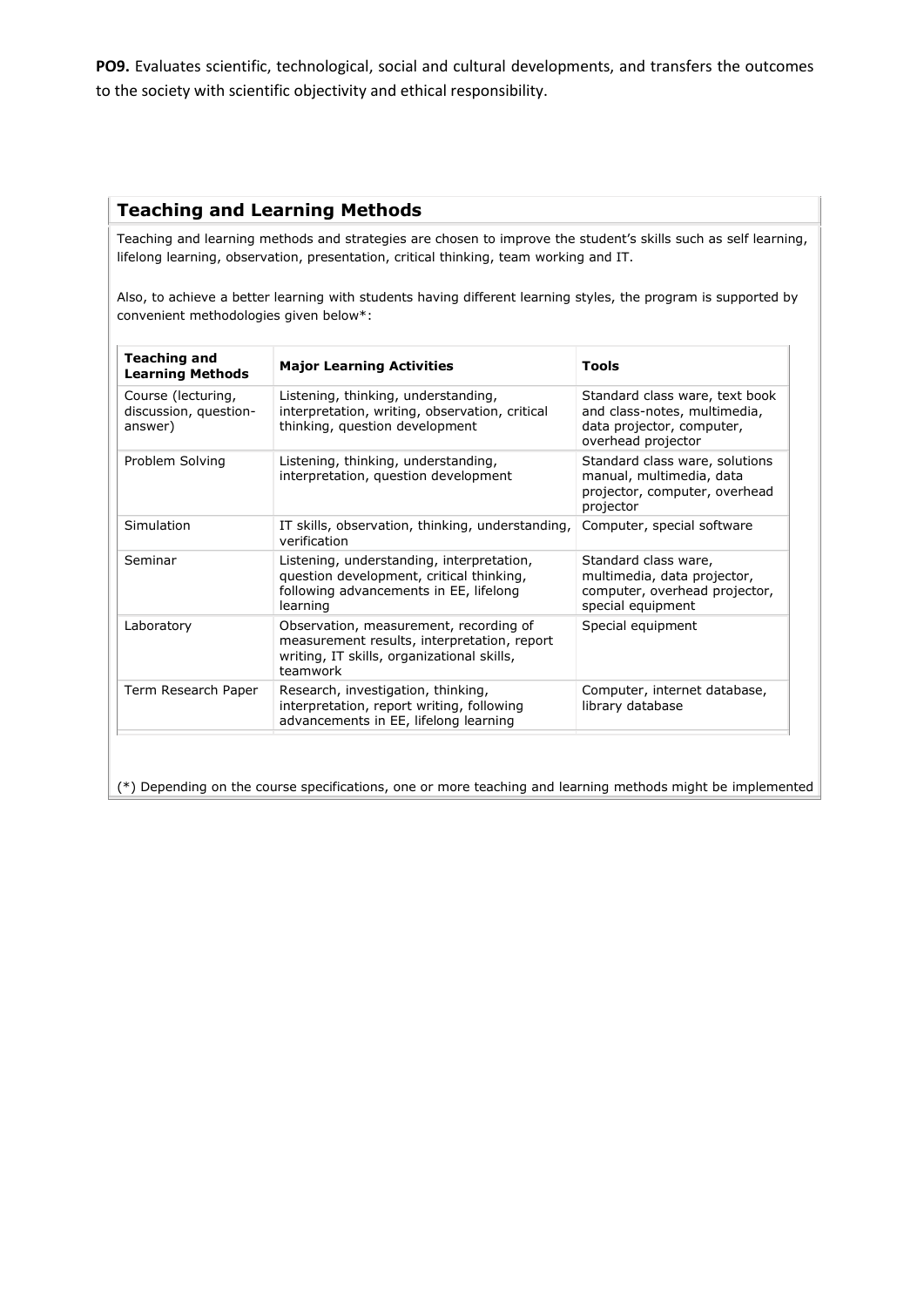| Course and PhD Program Learning Outcomes Relations |                                    |             |   |     |     |                 |                 |     |                 |                 |
|----------------------------------------------------|------------------------------------|-------------|---|-----|-----|-----------------|-----------------|-----|-----------------|-----------------|
| Course                                             |                                    | $PC1$ $PC2$ |   | PÇ3 | PÇ4 | PC <sub>5</sub> | PC <sub>6</sub> | PC7 | PC <sub>8</sub> | PÇ <sub>9</sub> |
| EE649                                              | Special Topics in Electronics      | 5           | 5 |     |     |                 |                 | 5   |                 |                 |
| EE659                                              | Special Topics in Communications   | 4           | 4 | 4   | 4   |                 | 4               | 4   | 4               |                 |
| EE689                                              | Advanced Topics in Control Systems |             | 5 |     |     |                 |                 |     |                 |                 |
| EE696                                              | Special Topics in RF Systems       |             | 5 |     |     |                 |                 | 5   | 5               |                 |
| EE690                                              | PhD Seminar                        |             | 4 | 4   | 4   | 3               | 4               | 3   |                 |                 |
| EE700                                              | PhD Thesis                         |             |   |     | 5   |                 |                 |     |                 |                 |

|        | Course and MSc Program Learning Outcomes Relations |                  |                 |                 |                  |                 |                 |     |                  |                 |             |             |             |
|--------|----------------------------------------------------|------------------|-----------------|-----------------|------------------|-----------------|-----------------|-----|------------------|-----------------|-------------|-------------|-------------|
| Course |                                                    | P <sub>C</sub> 1 | PC <sub>2</sub> | PC <sub>3</sub> | P <sub>C</sub> 4 | PC <sub>5</sub> | PC <sub>6</sub> | PC7 | P <sub>C</sub> 8 | PC <sub>9</sub> | <b>PC10</b> | <b>PC11</b> | <b>PC12</b> |
| EE515  | <b>Sensors</b>                                     | 4                |                 |                 |                  |                 |                 |     |                  | 4               | 4           | Ь           |             |
| EE526  | Biomedical Elektromagnetics                        |                  |                 |                 |                  |                 | 4               |     |                  | 4               |             |             |             |
| EE533  | RF Circuit Design                                  | 4                |                 |                 | 4                |                 | 4               |     |                  |                 |             | 4           |             |
| EE539  | Analog IC Design                                   |                  |                 |                 |                  |                 |                 |     |                  |                 |             |             |             |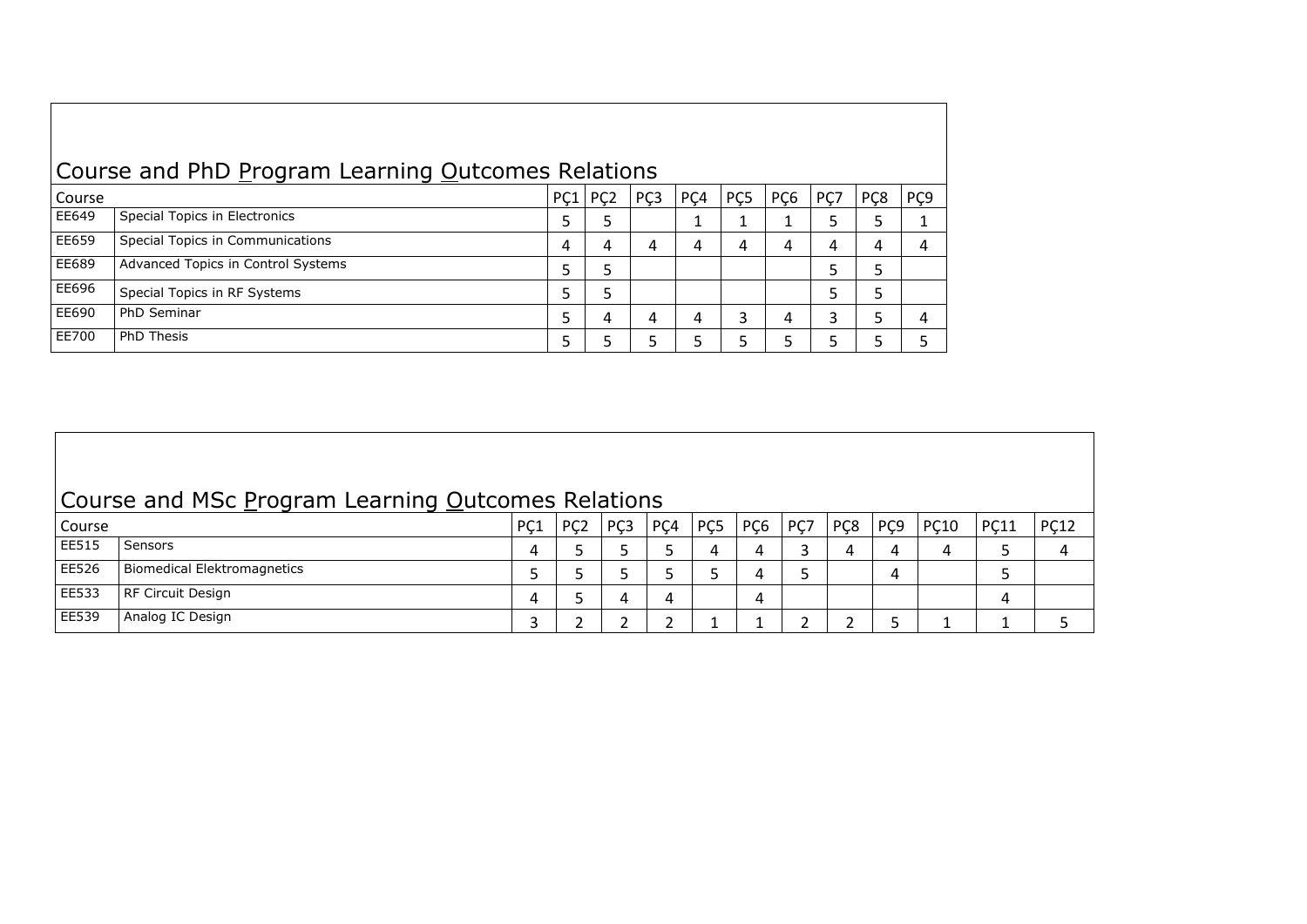| <b>Course Categories</b>                   | <b>AKTS</b>   |
|--------------------------------------------|---------------|
| <b>COURSES</b>                             |               |
| EE649 - Special Topics in Electronics      | 10            |
| EE659 - Special Topics in Communications   | 10            |
| EE689 - Advanced Topics in Control Systems | 10            |
| EE696 - Special Topics in RF Systems       | 10            |
| EE 690 - PhD Seminar                       | $\mathcal{P}$ |
| EE691 - Proficiency Exam                   | 30            |
| EE 700 - PhD Thesis                        | 150           |
| EE515 - Sensors                            | 10            |
| EE526 - Biomedical Electromagnetics        | 10            |
| EE533 - RF Circuit Design                  | 10            |
| EE539 - Analog IC Design                   | 10            |
| <b>Total ECTS</b>                          | 262           |

## **Level of Qualification:**

Students who complete the program successfully and acquire the program competencies receive a "PhD" degree in the area of Electrical and Electronics Engineering.

#### **Admission Requirements:**

To apply for an integrated doctorate program (PhD on BSc), a Bachelor's degree must be held or expected to be held by the end of the term of application and the requirements given below must be met. A minimum BSc CGPA of 3.00 out of 4.00 is required. Candidates are required to be successful in the interview held by the department they are applying for.

| <b>Application Documents</b>                                                     | Ph.D. on B.Sc.                       |  |  |  |  |  |
|----------------------------------------------------------------------------------|--------------------------------------|--|--|--|--|--|
| <b>Application Form</b>                                                          |                                      |  |  |  |  |  |
| Diploma (Recognition Certificate for Students<br>Studied Abroad)                 | Bachelor's Degree Diploma            |  |  |  |  |  |
| Transcript                                                                       | CGPA: 3.00                           |  |  |  |  |  |
| ALES (is required for Turkish candidates)<br>GRE (is recommended for foreigners) | <b>ALES: 80</b><br>GRE: 156          |  |  |  |  |  |
| <b>English Proficiency</b>                                                       | <b>TOEFL IBT:66</b><br><b>YDS:55</b> |  |  |  |  |  |